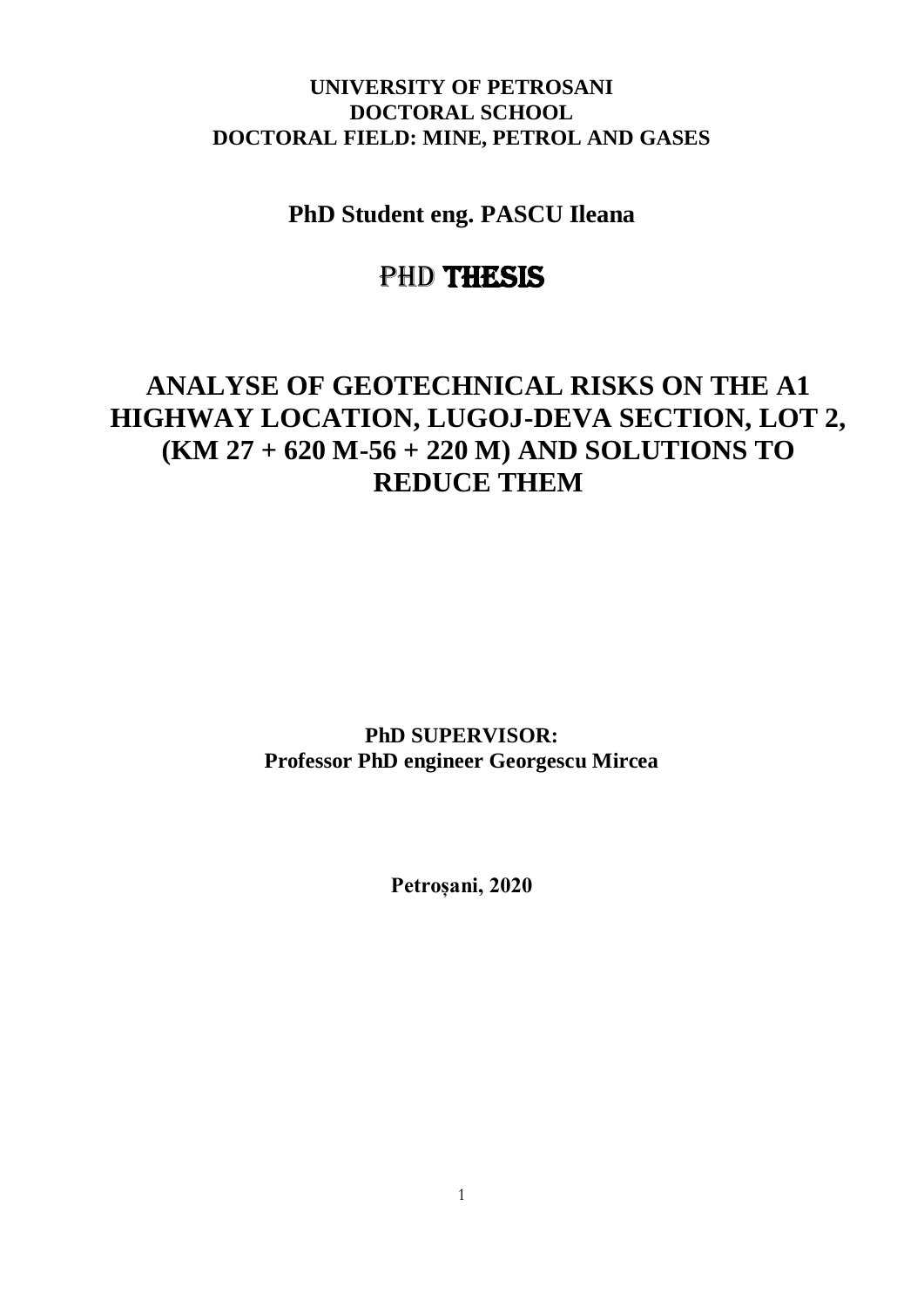## **CONTENT**

#### INTRODUCTION

CHAPTER I CURRENT STAGE OF THE CONSTRUCTION OF THE A1 HIGHWAY ON THE SECTION ANALYZED

I.1. General considerations about the A1 highway

I.2. Geographical and geomorphological characteristics of the studied area

I.3. Climatic characteristics of the area

I.4. Human settlements and biodiversity in the studied area

I.5. The current state of works on the A1 highway on the investigated section

CHAPTER II GEOMECHANICAL CHARACTERISTICS OF THE GROUND LAND AND THE

### LAND USED FOR THE CONSTRUCTION OF THE HIGHWAY

II.1. Geomechanical characteristics of the base terrain

II.2. Difficult terrain

II.3. Excavation

II.4. Geomechanical characteristics of lands used in construction

CHAPTER III STABILITY ANALYSIS OF THE HIGHWAY SECTION

III.1. Overview

III.2. Stability analysis method

III.3. Settlement analysis on section D

III.4. Stability analysis on Sections  $A \div E$ 

III.5. Sizing of the road structure on Sections  $A \div E$ 

III.6. Conclusions

CHAPTER IV RISK ANALYSIS ON THE A1 HIGHWAY LOCATION ON THE ANALYZED **SECTION** 

IV.1. General risk considerations

IV.2. Risks on the site of the A1 motorway, on the investigated section

CHAPTER V SOLUTIONS TO REDUCE GEOTECHNICAL RISKS ON THE SITE OF THE

HIGHWAY SECTION ANALYZED

V.1. Basic / foundation ground quality improvement solutions

V.2. Solutions to improve the stability of the resistance structure

V.3. Rehabilitation, protection, support and consolidation works

V.4. Environmental rehabilitation solutions

V.5. Functional Risk Assessment and Action Planning

V.6. Construction monitoring

CHAPTER VI RESEARCH ON THE CONSTRUCTION OF TUNNELS IN SUBSECTION E2.

VI.1. Overview

VI.2. Field and laboratory investigations

VI.3. Tunnel stability analysis

VI.4. Static checks of final support / lining

VI.5. Tunnel construction technology

VI.6. Monitoring the execution of tunnels

CHAPTER VII GENERAL CONCLUSIONS AND PERSONAL CONTRIBUTIONS

VII.1. General conclusions

VII.2. Personal contributions

BIBLIOGRAPHY

ANNEXES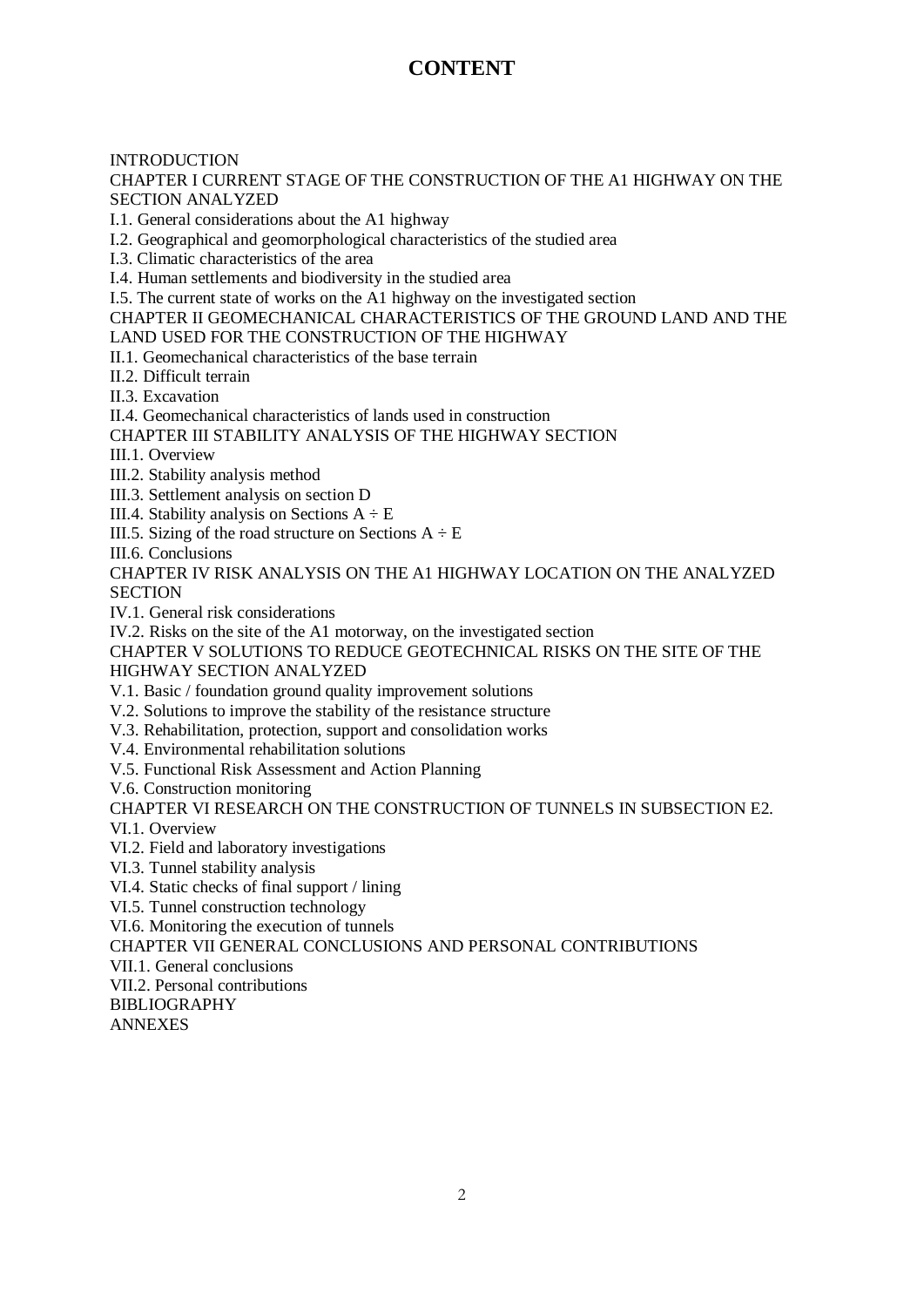### **Synthesis of the doctoral thesis**

 The doctoral thesis entitled *Analyse of geotechnical risks on the a1 highway location, Lugoj Deva section, lot 2, (km*  $27 + 620$  *m-56 + 220 m) and solutions to reduce them, structured in seven* chapters, highlights the issue of execution a goal of great importance and special complexity such as a highway.

Considering my direct involvement in the execution of the section mentioned in the title of the thesis, I had an appreciable contribution in determining the geotechnical characteristics of the foundation land and of the lands that entered the resistance structure of the highway. This allowed me to identify and assess the geotechnical risks that arose during the execution of the work, but also those that may occur during operation and to propose measures to reduce them, measures that were applied before the construction materials to be put in place, as well as solutions to stabilize the structures (embankments, excavations) during the period of use of the analyzed highway section.

The *Introduction* shows the importance of achieving such an objective for the economic and social development of Romania.

 Also here are presented the purpose, objectives and research methods that were the basis for the approach to establish the geotechnical risks generated by such activities and to counteract them.

 *Chapter I The current stage of the construction of the A1 highway* on the investigated section, after a short history of the overall project of the A1 highway, part of the IV corridor of Nădlac-Constanța Highways, details, based on the Feasibility Study, the considerations that led to the choice of a route variants that optimize costs and create as few difficulties as possible from a geotechnical point of view and of the impact on the environment for the highway section investigated in the doctoral thesis.

The Lugoj - Deva, Lot 2 motorway falls into the category of importance B - constructions of special importance, and regarding the road regime, the technical class is I. Lot 2 of the Lugoj-Deva highway, has a length of 28,600 km being divided, in turn, into five sections  $(A \div E)$  having a general development on the South-West - North-East direction, on a hilly relief, passing through the territories administrative of the localities: Traian Vuia, Dumbrava, Făget, Margina (Nemeşti, Zorani), Costeiul de Sus and Coșevița.

From a geological point of view, the analyzed area belongs to the Pannonian Depression, which appeared as a sedimentation basin, by sinking, on fracture lines, a portion of the Carpathian region during orogenic movements. The route of the Deva - Lugoj highway, Lot 2, crosses the Becheiului Plain on the territory of Timiș County and the Frag Hills at the border between Timiș and Hunedoara counties.

On the route of the Lugoj - Deva highway, Lot 2, the following major morphological units can be distinguished: the area of terraces and meadows; hilly area with smoother slopes; hilly area with steeper slopes.

 The hydrographic network of the area crossed by the highway route on the investigated section is drained by the Bega river. To this are added anthropogenic lakes and a network of drainage and irrigation canals.

From a hydrogeological point of view, the route of the Lugoj - Deva highway, Lot 2, falls within the Timis - Bega river basin, being delimited by two aquifer structures: groundwater aquifers and medium and deep depth aquifers.

From a climatic point of view, the researched location is located in a sector with a continentalmoderate climate, with a topoclimatic plain and hilly floor, with topoclimatic shelter areas (climatic type II). The depth of frost, measured from the ground, is between 70 - 80 cm.

From a seismic point of view, the area where the highway section is located is characterized by a peak acceleration ( $a_g = 0.08g-0.12g$ ), a vertical acceleration of the terrain ( $a_{vg} = 0.056g-0.084g$ ) and a control period (corner)  $(T_C = 0.7s)$ .

The Lugoj-Deva Highway section, Lot 2, is necessary and opportune for the creation of a modern communication route, with implications in the regional development of the area, of the fluidization of the transit traffic. Also, the construction of the Lugoj-Deva highway will increase the safety of users, will reduce travel times, and pollution currently manifested will decrease in transit areas.

On the other hand, the construction of the Highway will also have a negative impact, through the fragmentation of habitats, the removal from the economic circuit of some agricultural land areas and through pollution.

In the last part of the chapter a detail is made of the current situation of the analyzed section on the five sections in which it was divided. The area is described, the works executed on each Section (earthworks, works of art, etc.) and their stage of realization are presented.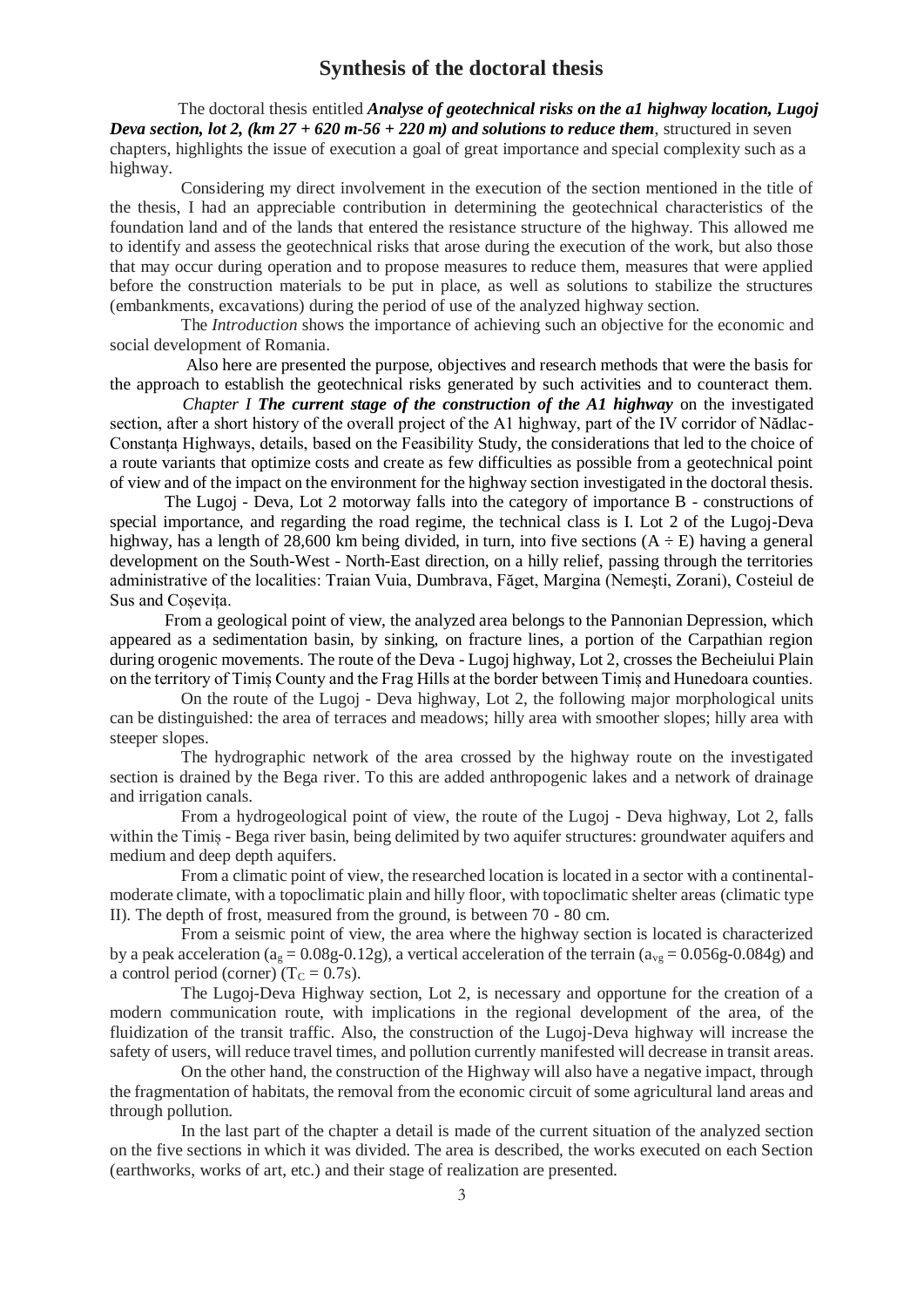The studied highway section is 100% executed and put into operation in March 2017 between km:  $27 + 620 \div 43 + 000$  and in April 2018 between km:  $43 + 000 \div 47 + 090$ . The traffic area is the first area listed above, although the second area is also 100% functional, it is not used because Section E between km  $47 + 090 \div$  km  $56 + 220$  is not completed.

*Chapter II The geomechanical characteristics of the basic land and of the lands used for the construction* of the highway is made in order to present the geotechnical investigations carried out both on the basic land and on the lands used for the construction of the analyzed highway section.

I mention that, both before and during the execution of the highway lot, as head of laboratory of the Central Construction Laboratory CCF-Bucharest I was directly involved in conducting geotechnical studies on the highway section, Lot 2 which is the subject of the doctoral thesis. At the Studies performed on the boreholes presented within this project, centralized in the Annexes attached to the thesis, we had a personal contribution to the realization, verification and centralization of all physical and mechanical tests performed on this section.

The geotechnical investigations of the basic land were carried out for each Section  $(A \div E)$ separately based on the 180 boreholes (with depths between 6.00 m and 35.00 m) and 33 dynamic penetrations made on this highway section. Continuous samples were collected from the boreholes, alternately every 2 meters and / or at the change of layer, undisturbed soil samples and cores that were analyzed in the laboratory, in accordance with the standards in force. If there was a water infiltration or a hydrostatic level in the boreholes, they were mentioned in the borehole.

Laboratory analyzes were performed on the samples taken, disturbed (T), undisturbed (N) and cores (C), in accordance with the standards in force. The detailed results of the laboratory tests performed, for the section that is the subject of the doctoral thesis, are given in Annexes 1-4 attached to the doctoral thesis. Laboratory analyzes and geotechnical investigations allowed a detailed assessment of the characteristics of the rocks encountered along the Lugoj - Deva, Lot 2 highway, rocks / stratifications that were divided into horizons with similar physical and mechanical properties. In Chapter II, §II.1, these characteristics are presented in detail.

 Along the Lugoj - Deva highway, Lot 2, difficult lands were also encountered: low cohesive lands and lands with high swellings and contractions - PUCM (active lands) which were taken into account when designing the works.

The materials encountered in depth, which will form the foundation of the road system or the road bed are made up of: clays, sandy clays, dusty clays, clayey sands, dusty sands, sandy powders and clayey sandy powders.

According to PD 177-2001, they fall into the category of P3, P4 and P5 soils that are sensitive and very sensitive to frost. Because the construction of the highway is made of local materials, it was necessary to determine the geomechanical characteristics of the land used for construction. In terms of quality, according to STAS 2914-84, the lands for earthworks investigated up to a depth of 1.00 - 2.00 m below the red line fall into the categories: 3a-mediocre, 3b-mediocre, 4b-mediocre and 4d -rea. For the filling, in the body of the embankments, cohesive material was used.

As a result of the results obtained, through laboratory investigated (physical-mechanical characteristics, frost-thaw verification) they could be used for fillings in the body of the highway, complying with the requirements of the regulations in force.

 *Chapter III The analysis of the stability of the highway section* is necessary to highlight the weaknesses of the construction of the highway section under study.

 The method that was the basis for the analysis of the stability of the embankments is the Bishop limit equilibrium method, using the SLOPE / W program - 2007 version.

In the stability analysis, both potential circular and polygonal sliding surfaces (blocks) were taken into account. For each type of geometry of the potential slip surfaces, after determining the surface with the lowest stability factor, the program runs a procedure for its optimization. In the end, corresponding to the minimum stability factor, a surface with compound geometry resulted when in the natural terrain there are layers with significant variations of the shear strength parameters.

Settlement calculations were performed with the Settle3D program. It is used for 3D analysis of vertical consolidation and subsidence of the land under the action of surface loads (foundations, embankments).

With the help of the SLOPE / W program, version 2007, the minimum effective safety factors were calculated  $F_s^{\text{effective}}$  for both circular and polygonal surfaces in case of consideration and seismic effect.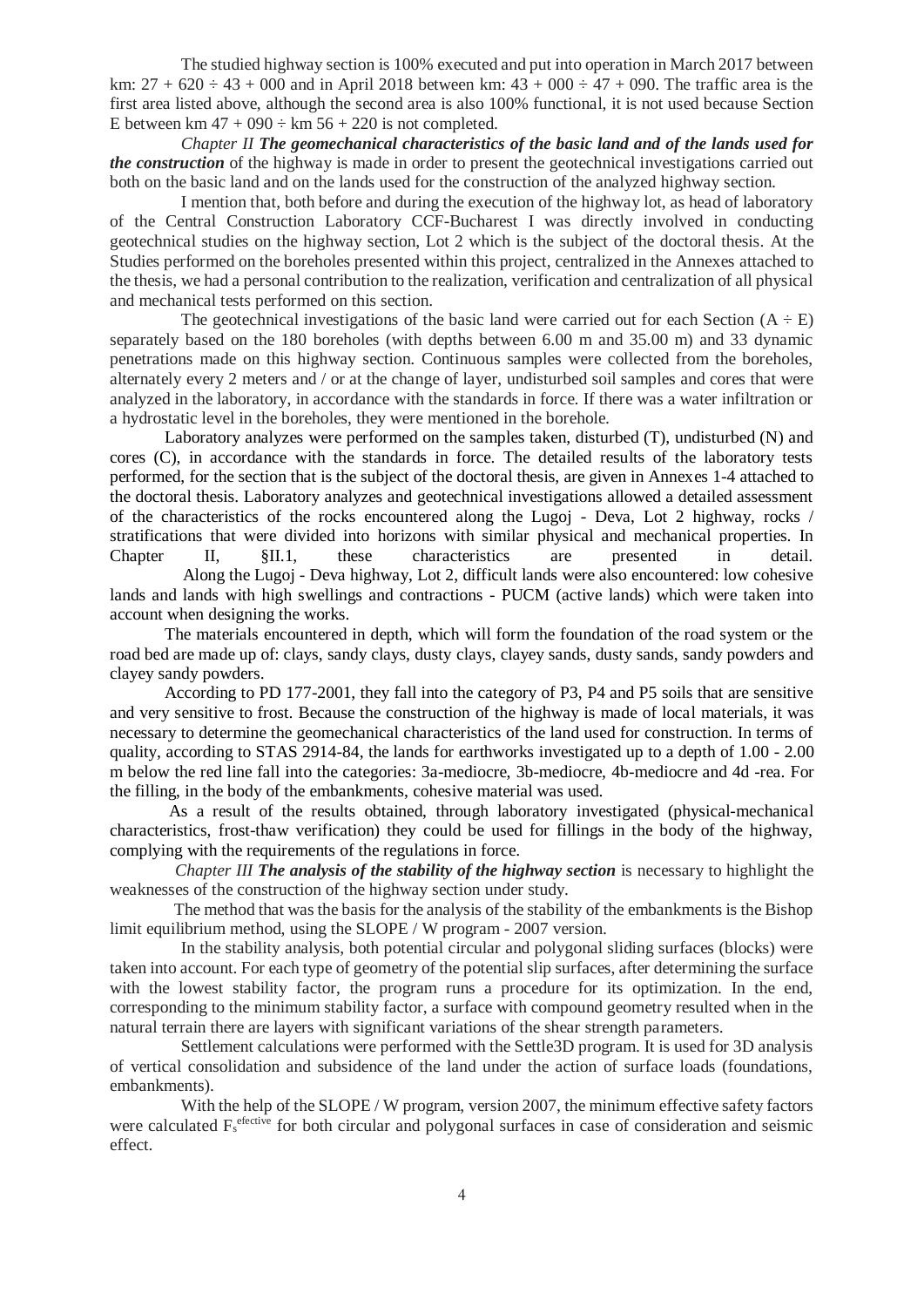Areas were identified, on sections  $A \div E$ , where the foundation ground does not comply with the characteristics imposed by the standards and norms in force resulting in a safety factor  $F_s^{\text{effective}} < 1,1$ , which required further improvements (in the design phase) that have consist of stone blockages, ballast cushions, geogrids and geotextiles. cushions, geogrids geogrids and geotextiles.

 These safety measures have been taken to increase the load-bearing capacity necessary to maintain the body of the motorway and to avoid the risk of the phenomenon of failure, cracking or uneven compaction.

The centralization of the data obtained for the five Sections on Lot 2 is presented in tables no. III.1- III.5 and in figures no.III.6 - III.17 are given the stability investigated (calculation of the minimum safety factors) using the SLOPE / W program for the calculation sections from table no.III.5. I specify that I performed such investigated for all the calculation sections on the investigated highway section based on the data in tables III.1-III.4 and the physical-mechanical properties determined and presented in chapter II, §II.1.3 .

During the execution stage, specific laboratory tests were carried out along the entire length of the highway section to verify the foundation ground, performing, according to the mandatory conditions imposed by the standards, degrees of compaction and determination of load-bearing capacity (Benkelman). The calculation sections as well as the tests performed on each section with the results obtained and the materials tested, have been centralized in Annex 5.

The conditions imposed by the norms in force, for the verification of the execution of the foundation land, of the filling in the highway embankment and of the road structure are presented in table no. III.6, and in fig.nr. III.18 are represented graphically the values obtained of the degree of compaction on the sections studied for the foundation ground.

Similar representations were obtained for the filling and the road structure, the results obtained are admissible values. As it results from the centralization of the data in Annex no. 5, the foundation ground was improved with a contribution of 2.5% hydraulic binder, in order to reduce the humidity and obtain a load-bearing capacity higher than the one required by the norm.

*The deformability (deflection)* of the terrain was established by measurements with lever deflectometer, according to the Norm for determining by deflectography and deflectometry the loadbearing capacity of roads with flexible and semi-rigid road structures, indicative CD 31.

The permissible values of the deflection at the level of the foundation ground, at the upper level of the embankment (without form layer) or at the lower level of the form layer are depending on the type of soil (table no. III.7 and fig.nr.III.19 ).

In the last part of the chapter, the dimensioning of the road structure was performed on the five Sections, which consisted in (cf. of the PD 177 - 2001 Norm): the establishment of the calculation traffic; establishing the load-bearing capacity at the level of the road bed; choosing the composition of the road system; road system analysis at the request of the standard axle; establishing the traffic behavior of the road system; checking the action of the freeze-thaw phenomenon.

The chapter ends with a series of conclusions regarding the stability of the road system related to the analyzed section.

*Chapter IV Risk analysis on the site of the A1 motorway on the analyzed section* can be considered basic for solving the imposed topic, because it responds to the topic of the doctoral thesis.

 After some theoretical considerations regarding the definition and assessment of risks, we move on to highlight the risks that may occur along the analyzed highway section, risks associated with material damage and potential human losses caused by the occurrence of these natural phenomena, such as landslides. (slopes, slopes, etc.).

In Romania, there is so far no single method for assessing the level of major risks. The estimates that are currently being made, in this respect, are based on post-accident analyzes, respectively indices of frequency and severity of these events.

Globally, the idea of safety diagnoses in industrial units is relatively old, but even here, in a few cases, operational and generalizable working tools have not been reached. The various procedures and methods developed are either low in applicability or simplistic, not systematically addressing the full range of major risk factors.

In order to assess the risks on the site of the A1 motorway, on the analyzed section, the general characteristics of the section were established and the most important risks were identified, which must be taken into account both in the design phase of a road and in the its exploitation: geotechnical risks; network / system risks; the risk of exceeding budget and time limits; maintenance risks; rising costs; lack of traffic; lack of benefits generated by economic development.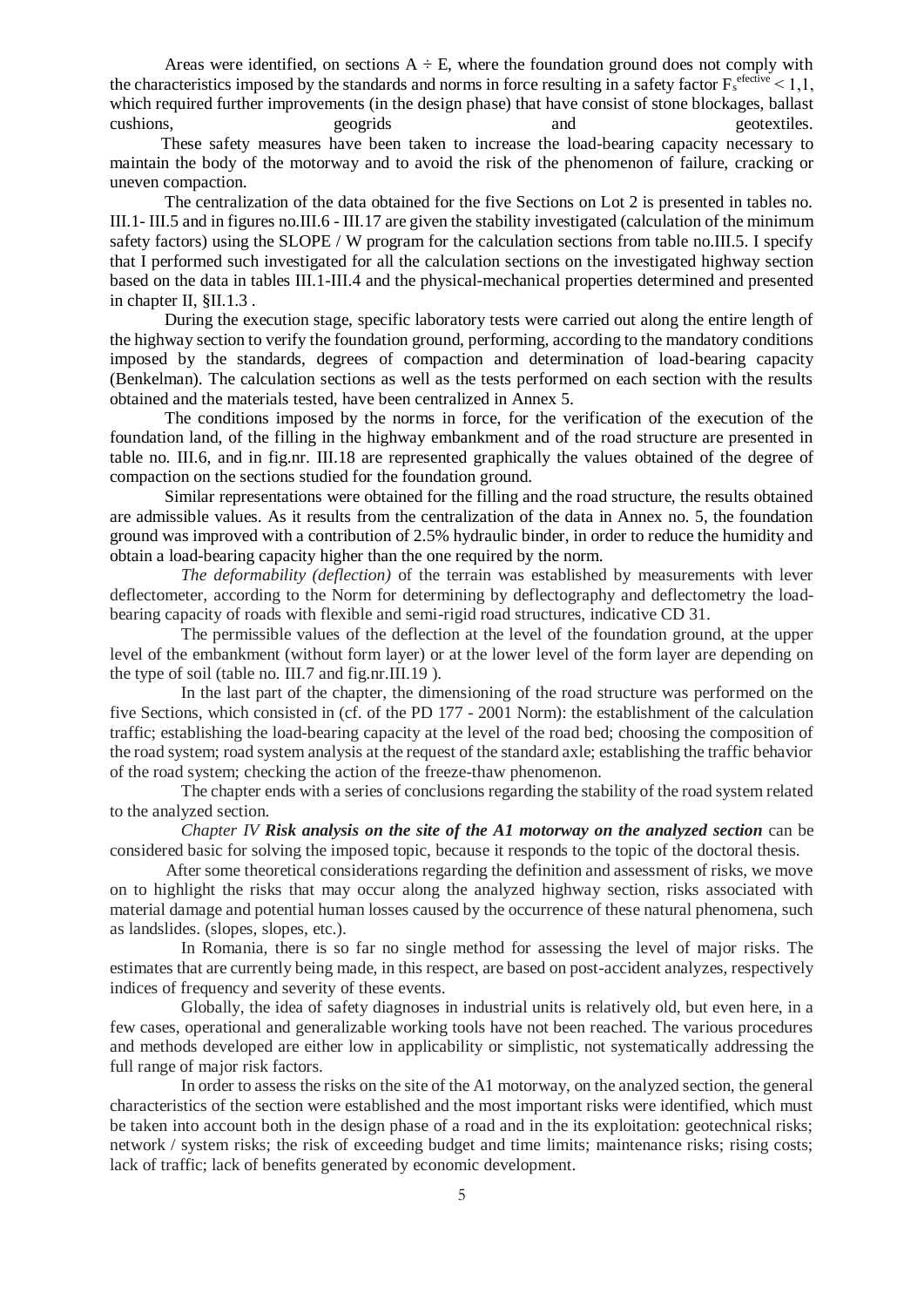In the thesis, the research was directed especially on the assessment of geotechnical risks, a requirement imposed by the theme of the paper and was carried out according to Standard NP 074 which introduces three geotechnical categories associated with geotechnical risk.

To define the geotechnical risk, five factors were taken into account: field conditions; groundwater and surface water; the importance class of the construction; the neighborhoods and the seismic area, to which points were assigned depending on the concrete conditions of the analyzed section, conditions that were presented in detail in the thesis.

Analyzing the geotechnical risks on the site of the Lugoj-Deva highway, Lot 2, we established that the highway falls into geotechnical category 2 with moderate geotechnical risk, which demonstrates that there are no serious geotechnical problems for the analyzed highway section.

Regarding the network / system risks, they refer to the construction of other connection sections. If the studied motorway section (Lugoj-Deva) remains isolated, it will not be economically viable.

*Risks of exceeding the budget* and time limit may occur as a result of delayed land acquisition, identification and relocation of utilities, etc., if it is considered that this part of the highway depends on the construction of other sections, so delays in procurement and implementation that would may appear on the other sections is exceptionally reflected on the Lugoj-Deva section, Lot 2. Also, the procedures for obtaining land may be considerably delayed by the lack of a clear record of the owners of each plot of land, physical locations and boundaries between they.

*The maintenance risk* can be major if we consider the history of road network maintenance in Romania, which has demonstrated an inadequate allocation of resources, resulting in the fact that in many places the road network does not meet the needs of traffic.

In terms of investment costs, costs were slightly higher than estimated, but, given the complex nature of the land, according to estimates, the final capital costs for the Lugoj-Deva highway, Lot 2, were within the agreed margin. +/- 20%. It seems that there are no substantial risks, which would involve extraordinary differences in investment costs and lead to an increase of over + 20%.

It is anticipated that there will be no shortage of traffic, it will continue to increase and as long as the introduction of tolls is not expected in the short term, there is no reason to assume that this traffic will not use the highway, where it provides the right level of service. However, there may be an inverse risk, in the sense that the motorway attracts and diverts considerable traffic flows to it.

This section of highway depends largely on the economic development of the area along it. Therefore, the risk would be that the economic development will be very slow, making it possible that the highway will not produce the anticipated benefits. However, given the timely execution of road works on this part of Corridor IV, the risk is considered to be minimal.

 *Chapter V Solutions for reducing the geotechnical risks on the location of the investigated highway section* completes the requirement imposed by the topic of the doctoral thesis.

This chapter presents the solutions / measures to reduce the geotechnical risks on the site of the investigated highway section regarding the ground and groundwater and surface water conditions.

As a complementary measure that can contribute to reducing the geotechnical risk, a series of solutions have been given related to the protection of the environment in the area related to the highway section.

With regard to improving the quality of the base / foundation soil, the stabilization process consisted of introducing and mixing additives (stabilizing agents) into the soil, in powder or suspension form, for the main purpose of improving volume stability, strength, permeability and durability of the soil.

The materials used to stabilize the foundation ground were cement and lime, both as unique binders and mixed with other materials such as: fly ash, bentonite, fumed silica, bitumen, blast furnace slag, etc.

The technologies and procedures used to stabilize the foundation lands were: shallow piles, Jet grouting and Compaction grouting presented in detail in the thesis. The solutions to improve the stability of the resistance structure, to prevent, combat and remedy landslides proposed and presented in detail are: geometric, hydrological, mechanical, physical, chemical and biological.

 Regarding the solutions for improving the quality of the base terrain as well as the stability of the resistance structure, the following can be concluded:

• the main effect of the stabilization of the foundation land consists in the increase of the shear resistance of the earth, which leads to the obtaining of a superior load-bearing capacity, respectively to the possibility of supporting higher loads. In addition to increasing the resistance, the stabilization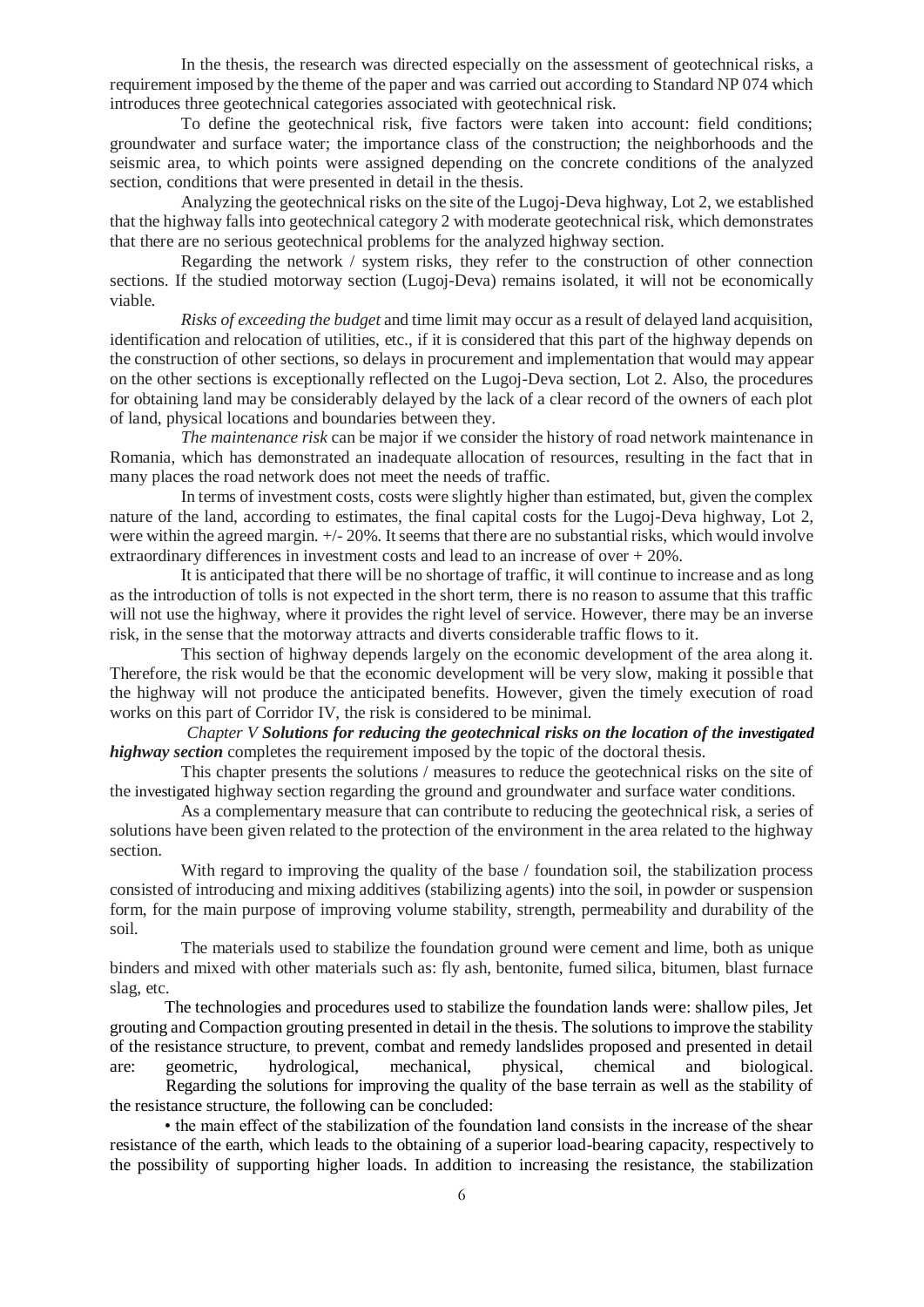process also has effects on the permeability of the soil in the sense of decreasing it, which means a stabilization of volume variations. As the permeability decreases, so does the degree of compressibility of the soil, thus providing greater safety to buildings located on such land;

• the stabilization procedure was chosen depending on the geotechnical characteristics of the site, the economic conditions as well as the execution conditions (existence and location of the execution equipment);

• cement stabilization is effective in the case of clay soils and less effective in the case of organic soils or those with high plasticity. However, in the latter case it is possible to obtain increases in strength by the addition of an additional source of calcium, which provides an additional amount of calcium ions necessary for the chemical reaction to take place;

• lime stabilization is quite effective especially in the case of clay soils. In the case of granular soils or those with small clay fractions, the efficiency of the method is quite low. In general, lime is effective for soils whose plasticity limit is between 10% and 50%;

• where the use of cement or lime does not lead to the desired strengths, these materials can be mixed with others to obtain the desired properties. The composition of the stabilizing agent will be made only after knowing the initial geotechnical characteristics of the earth;

• in recent years the land stabilization procedures have developed more and more, now it is possible to stabilize the land to great depths (45 m), and, in special conditions, even to greater depths. The stabilization of the foundation lands by means of the columns with stabilizing agents has a double role, with effects on the improvement of the geotechnical characteristics of the surrounding land, as well as with the role of resistance piles for the respective construction.

As a general conclusion, the entire foundation ground of the studied highway was stabilized with different binders depending on the description of the material, in order to obtain a superior loadbearing capacity. For the same reasons, part of the filling material used in the body of the motorway was stabilized to obtain the necessary load-bearing capacity.

We found, through direct participation in the execution works of the analyzed section, that a large part of the solutions to improve the stability of the resistance structure, presented in this doctoral thesis, were put into practice in the studied section (berms, benches, gutters), walled ditches, drains, geotextile drains, hydraulic binders for improvement, compaction and reinforced earth structures with geosynthetic materials, etc.).

 As remediation works, protection, support and consolidation of the road body were proposed: anti-capillary layers, interception drains, geogrids, reinforced earth support structures, continuous foundations of parapets and reinforced gutters and surface water evacuation works. (ditches, gutters and drains).

The proposed environmental rehabilitation solutions will also have the role of stabilizing the resistance structure of the highway. These consist of: planting ornamental trees and shrubs of different species and sizes; lawning of slopes related to the section; installation of geogrids in order to stabilize the slopes. The indigenous plant background consists of species of trees, shrubs and grasses. In figures no.V.11 - no.V.13 are presented the solutions for locating this vegetation on the highway section.

In order to assess the functional risk and plan the actions in case of identification, following the inspections, of the damages of some road structures, the way of highlighting, explaining and taking action to remedy them was shown.

At the end of the chapter, some considerations were made on the need to monitor the construction (of the highway section) after its commissioning.

The monitoring program must take into account the indications from SR EN 1997-1- Chapter 2.7, Observational Method and also be prepared in accordance with the provisions of Order 847/2014 - PCU004 being carried out by the Contractor.

The monitoring of the embankment will be done by installing the following tools:

extensometric rods, metal parts (s) for precision topographic measurements and metal nails, positioned in connection with the connecting plates of structures / works of art.

The control methods provided are: instrumental and topographic control, topographic control and visual control for the entire project in order to identify any undulations / waves / repulsions of the asphalt or damage that may occur and which are due exclusively to possible landslide failures by loss of load capacity.

The chapter ends with a series of recommendations for reducing the geotechnical risks on the analyzed highway section: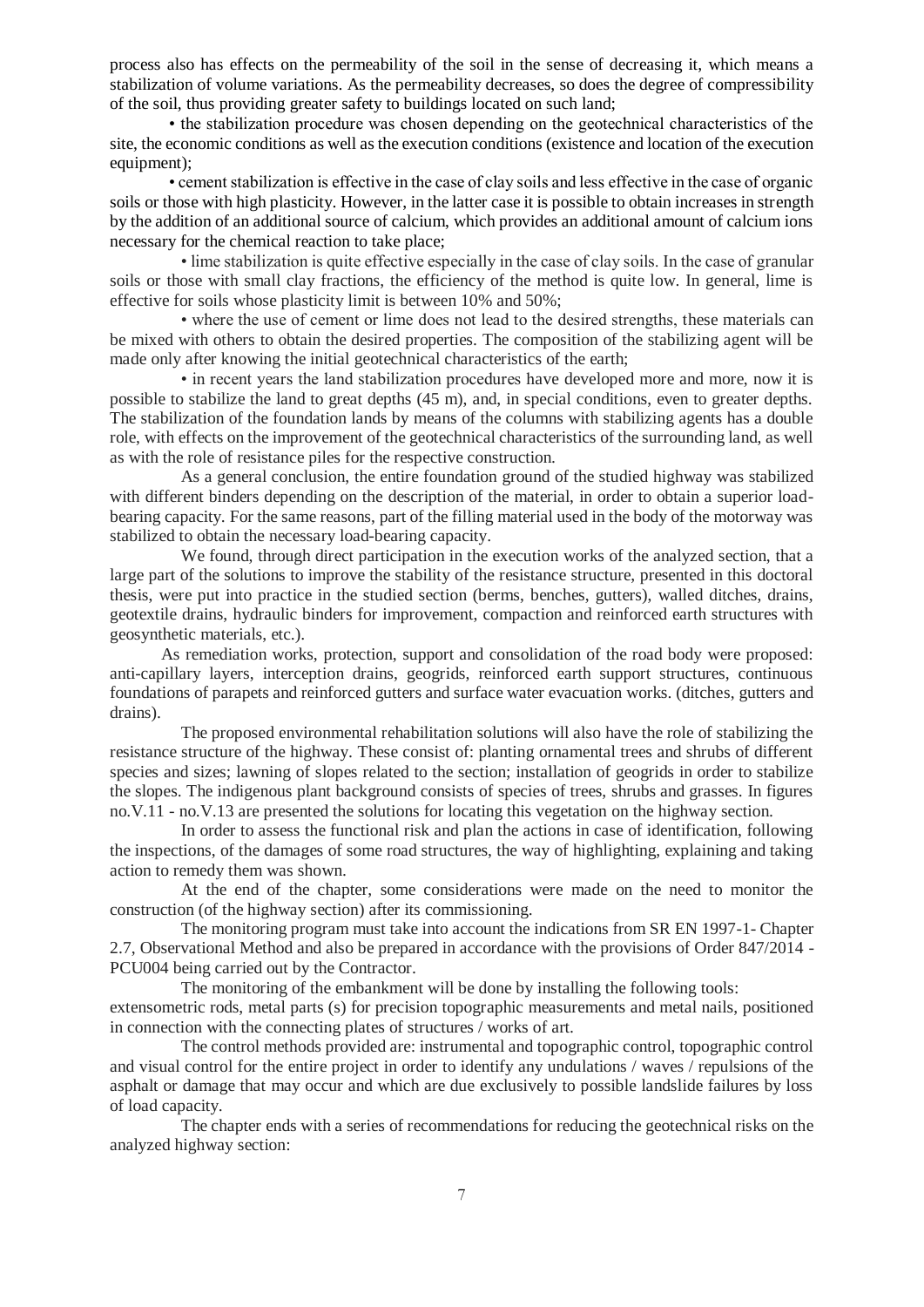• in all areas where the road is excavated to make guard ditches, berm ditches, immediate protections on the slope by revegetating the entire surface of the slope (achieving twinning steps) and anti-erosion systems (eg. protections with geosynthetics in weak areas cohesive);

• for embankments higher than 6.00 m and / or those located in the major riverbeds, valleys and ponds, floodable areas where the foundation soil is composed of fine and very fine particles, the slope inclination will be determined on the basis of a calculation stability;

• for embankments located on lands with low load-bearing capacity (swampy areas), it is necessary:

- excavation of unsuitable material from the foundation and its replacement with cushions of granular material or broken stone (broken stone blockages) and / or the use of geosynthetic materials;

- ensuring a high degree of compaction of the foundation layer;

- surface water drainage

• low-consistency soils such as: muds, muds, peat soils with a water-soluble salt content of more than 5%, lumps of earth or soil with putrescible substances (furrows, branches, roots, etc.) are not used in the embankments;

• the construction of embankment embankments, in which 4d (inorganic) symbol lands are used, the quality of which is bad, it is recommended either to replace them or to stabilize them. The average thickness of the vegetal soil on the area of the embankments is 0.40 m.

*Chapter VI Research on the construction of tunnels on Subsection E2* can be considered a detail on the underground execution of a segment of the highway section analyzed in the thesis.

As this part of the motorway in Lot 2, subsection E2, between km  $52 + 880$  and km  $55 + 420$ , crosses an irregular hilly area, in order to avoid the construction of large ditches, it was proposed to cross it with 3 tunnels, a solution that later it was modified and it was decided that in the end only two tunnels with a length of approximately 2.13 km would be executed.

From the multitude of problems related to the execution of a tunnel, this chapter investigates the following aspects: geotechnical investigations of the areas to be crossed by tunnels, analysis of tunnel stability, static verifications of the final support / lining, a possible tunnel execution technology and, Finally, some considerations regarding the monitoring of tunnel execution.

Based on the general characteristics of the area, geology, geomorphology and climatic conditions presented in Chapter I of the thesis, but with details and in this chapter it was established that the area crossed by tunnels falls into geotechnical category 3 with major geotechnical risk.

 The stability analyzes were performed with the MEF Plaxis® 2D v.2015 program, with which the calculation models with finite elements in flat deformation (2D) were built, in the hypothesis of the elasto-plastic behavior of the ground in which the tunnels are dug, taking into account consider the stress-strain characteristics.

 The calculations were performed at the operating limit state (SLE) and the ultimate limit state (SLU, groups 1 and 2) in static conditions, as well as at the ultimate limit state (SLU) in earthquake conditions.

 Two cross-sections were investigated, representative of the entire route of the galleries / tunnels, namely:

 • section 1, in which the thickness of the rocks covering the tunnel is approximately equal to its digging diameter (16-18 m);

 • section 2, in which the thickness of the rocks covering the tunnel is equal to the maximum value encountered along its route (35 m).

 The calculations were carried out, in steps, in 16 phases resulting in the calculation schemes presented in table no. VI.4. For the section where the thickness of the rocks covering the tunnel is equal to the maximum value encountered along its route (35 m) (section 2).

 The calculations made allowed to obtain the entire evolution of the state of stresses and deformations of the tunnel (gallery) -ground complex. It was possible to evaluate the extent of the plastic areas around the excavation and the order of magnitude of the movements on the perimeter of the gallery.

At the same time, the states of solicitation were obtained in the pre-lining and the final lining in different phases of execution. Thus, it was possible to evaluate by numerical modelling with finite elements, for the two representative sections of the tunnel route, the following geomechanical characteristics that affect in the long term their resistance structure: total displacements / deformations (SLE investigated); relative shear stresses  $\tau / \tau_{\text{max}}$  (SLE and SLU investigated - group 2); bending moments in the final support / lining (investigated SLE, SLU- group 2 and SLU with earthquake).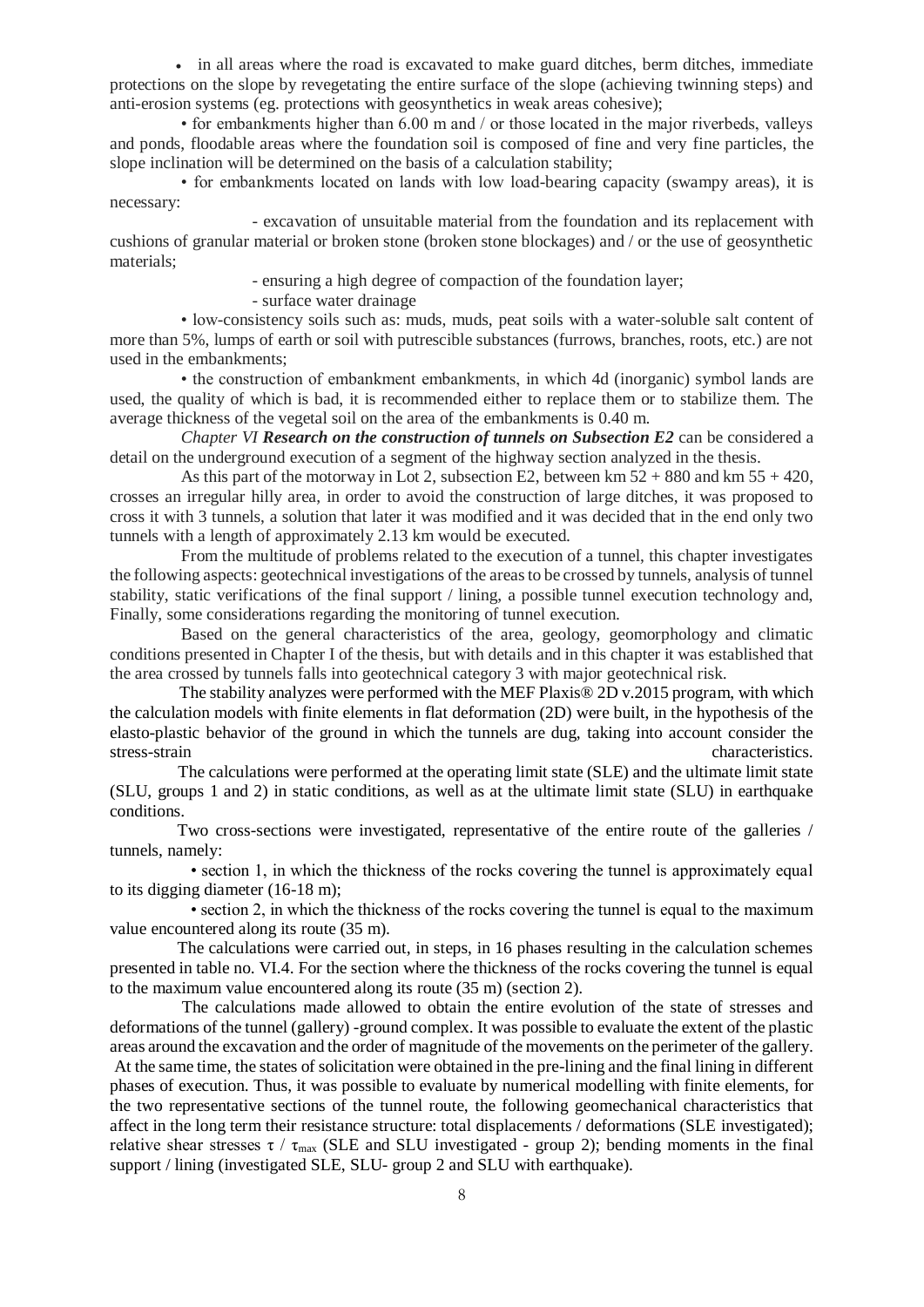The distributions of the analyzed geomechanical characteristics (SLE and SLU) for section 1, phases 15 and 16 are represented in figures VI.3-VI.8, and in figures VI.9-VI.14 the distributions of the same phenomena for section 2, phases 15 and 16.

Static checks of the final support / lining were made in the two sections characteristic of the route of a gallery / tunnel (1 and 2) and depending on the reference limit state (SLU and SLE). The choice of the size of the support / lining was based on the Norm with the code NP112-2014.

 Tables no. VI.5 and VI.6 summarize the results of the calculations to verify the stability of the final support / lining of the tunnels taking into account the values of the geomechanical characteristics established using the MEF program (Plaxis® 2D v.2015), results that were partly set out in the preceding paragraphs.

Considering the values of the safety coefficients determined for the two calculation elements (eraser and cap) it can be concluded that the dimensions chosen for the final support / lining of the tunnels are satisfactory for the stability of the construction as a whole.

Analyzes to determine the behavior of the rock / earth mass during the excavation of the gallery / tunnel and to identify possible interventions to stabilize the excavation and stop the deformations within acceptable limits showed that the fronts are unstable in the absence of reinforcements, which requires support / linings immediately behind the advancing front.

For the construction of each tunnel, it is planned to divide its length into two different sections, each characterized by small differences related to the execution technology.

For each of them, the works that will be executed, at the stage of the current knowledge of the land stability, are the following:

• For the entrance section and the next 20 m: outdoor micropilots; consolidation of the front with VTR elements (classic tubes); excavation of rocks in the tunnel section; temporary support / lining consisting of welded mesh shot and metal belts (double T profiles); the realization of the overturned arch / eraser on the already excavated section of the tunnel; making (depending on needs) radial anchors; making radial drainage tubes and collector; waterproofing with PVC membrane protected above and below by geotextile of minimum weight 400 g / m2 coupled with PVC membranes of thickness  $\geq$  2 mm; final support / final reinforced concrete lining throughout the section.

• For the current section, the same steps presented above are valid, with the following modifications: there are no micropilots; the final support / final lining can only be reinforced at the overturned spring / eraser and not in the cap. In addition, an additional procedure can be considered, namely the radial arrangement of anchors on the cross section of the tunnel.

The tunnel execution technology presented in this chapter is the one also proposed in Technical Project, but currently the E2 tunnel section is again tendered, so it is possible that the new designer will propose another tunnel execution technology, such as it would be the one with drilling the ground on the whole section of the tunnel.

The geotechnical researches carried out and presented in the thesis remain basic and can be used for any chosen technological variant.

 The construction of a gallery is always accompanied by a change in the state of effortdeformation of the land around it, which leads to active stresses on the support of the gallery (tunnel lining, in our case) and sealing structures, stresses that may depend on many factors. influence cannot be accurately predicted in the design phase.

 That is why it is indispensable to set up an instrumentation network, during the execution of the work, through which to permanently control the deforming behavior of the lands and its evolution. Based on the measurements, it is possible to highlight, in advance, any anomalies or situations of potential danger that require additional interventions, namely the adoption of execution methodologies different from those normally used.

 Monitoring consists in: controlling the state of stresses-deformations of the land inside the excavations; checking the safety of excavations during the construction of structures; providing data on the execution technologies adopted; evaluation of the effective behavioral response of the massif to the applied calculation hypotheses.

 The parameters that need to be monitored are: the distribution of deformations in the field; displacements of the excavation walls (convergence) and of the advancing front (extrusion); groundpresupport interaction pressures; lining demands (supports).

 *Chapter VII General conclusions and personal contributions* summarizes my entire approach to solve the given topic and ends with a timely presentation of personal contributions to research conducted to meet the stated goal.